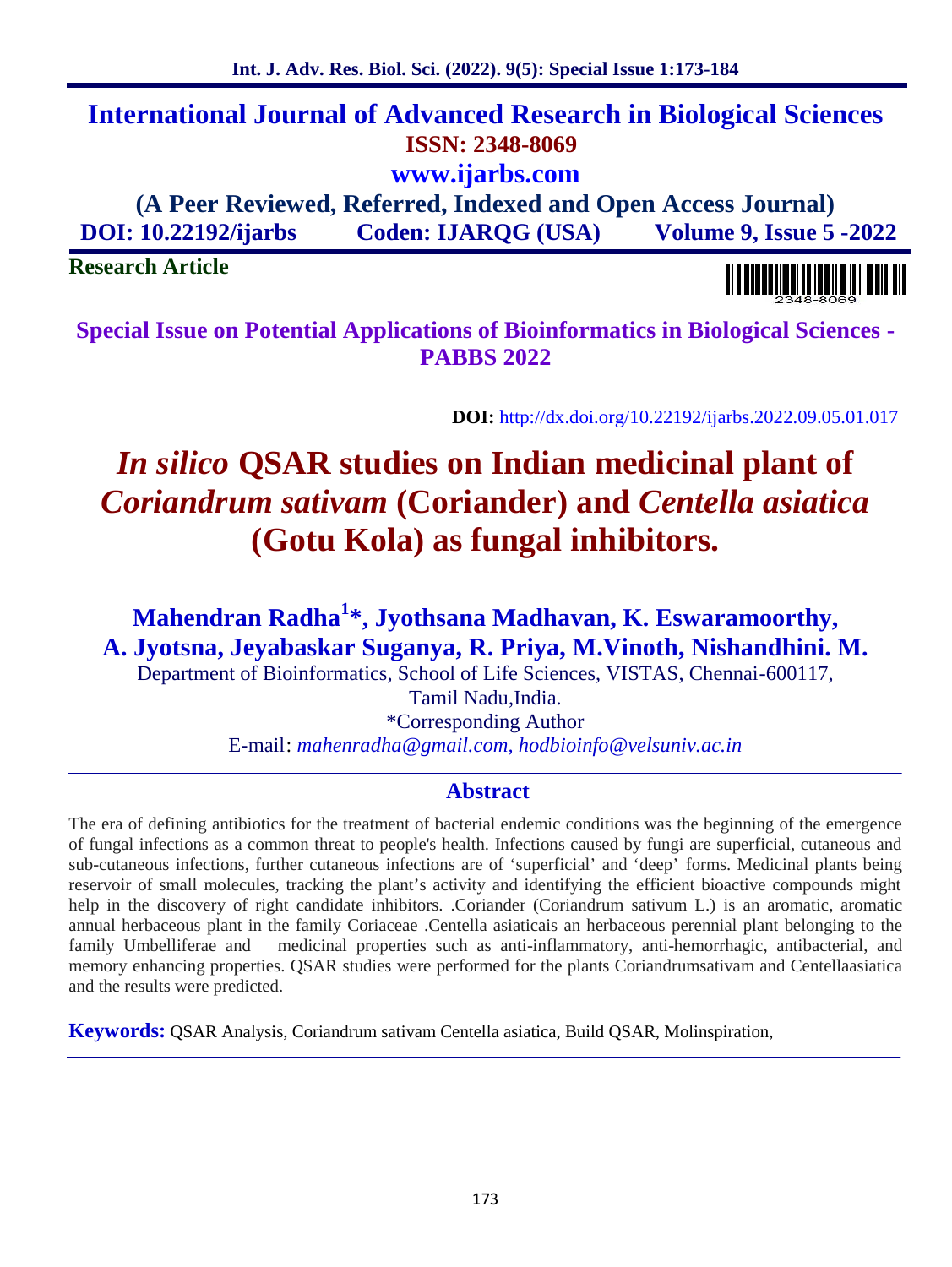# **Introduction**

The era of defining antibiotics for the treatment of bacterial endemic conditions was the beginning of the emergence of fungal infections as a common threat to people's health. Infections caused by fungi are superficial, cutaneous and sub cutaneous infections, further cutaneous infections are of 'superficial' and 'deep' forms. The existing antifungal agents are polyenes, azoles, pyrimidines, allylamines, candins and the drug griseofulvin, each targeting the fungal cell with their unique mode of action. In general, natural plant products are recognized as healthier than manufactured drugs. Medicinal plants being reservoir of small molecules, tracking the plant's activity and identifying the efficient bioactive compounds might help in the discovery of right candidate inhibitors<sup>1</sup>.Coriander (Coriandrumsativum L.) is an aromatic, aromatic annual herbaceous plant in the family Coriaceae. Coriander is one of the oldest spices in recorded history, with evidence Its use dates back more Quantitative than 5,000 years. Its use has been mentioned in Egyptian, Sanskrit and Roman literature. The Egyptians called this herb the the spice of happiness. The herb in the form of young plants is used to make curries, soups, salads and sauces, while the fruit is mainly used as a seasoning for pickles, cold cuts, confectionery products and mixes. Spice.<sup>2</sup>Centellaasiatica is one of the most common herbs found in abundant amounts China, Japan, Italy, Sri Lanka, Iran, India, Madagascar, USA, Australia, South Africa, Indonesia and Malaysia. It is a herbaceous perennial plant belonging to the family Umbelliferae and medicinal properties such as anti-inflammatory, anti-hemorrhagic, antibacterial, and memory enhancing properties.<sup>3</sup>

# **Materials and Methods**

### **PubChem Database:**

PubChem is a database of chemical molecules and their activities against biological assays. The system is maintained by the National Center for Biotechnology Information (NCBI), a component

of the National Library of Medicine, which is part of the United States National Institutes of Health (NIH).<sup>4</sup> The Pubchem ID were retrieved from Pubchem Database.

### *Molinspiration:*

Lipinski's rule of five: To evaluate druglikeness or determine if a chemical compound with a certain pharmacological or biological activity has chemical properties and physical properties that would make it a likely orally active drug in humans.<sup>5</sup> The Molecular properties and Bioactivity calculation are analysed by Molinspiration.

### **Build QSAR:**

Quantitative structure-activity relationship are important for prediction of biological effect of chemical compounds based on mathematical and statistical relations. structure-property relationship determine the physiochemical properties based on the molecular features of various compounds.<sup>6</sup> The ADME properties were performed by Build QSAR software.

# **Results and Discussion**

### **DESCRIPTORS FOR THE QSAR MODELS AND MLR ANALYSIS**

 $\triangleright$  The independent variables along with dependent variables were calculated usingQED (quantitative estimation of drug likeness) and Molinspirationserver.

 $\triangleright$  The compounds inhibitory activity (Descriptors) was manually incorporated to the software Build QSAR. And various QSAR models were generated by correlating 1/log P values against any one of the independent variables in MLR analysis.

### **QSAR MODEL GENERATION**

 The various models were generated by both independent variables (all descriptors) against the dependent variable 1/logP. Finally the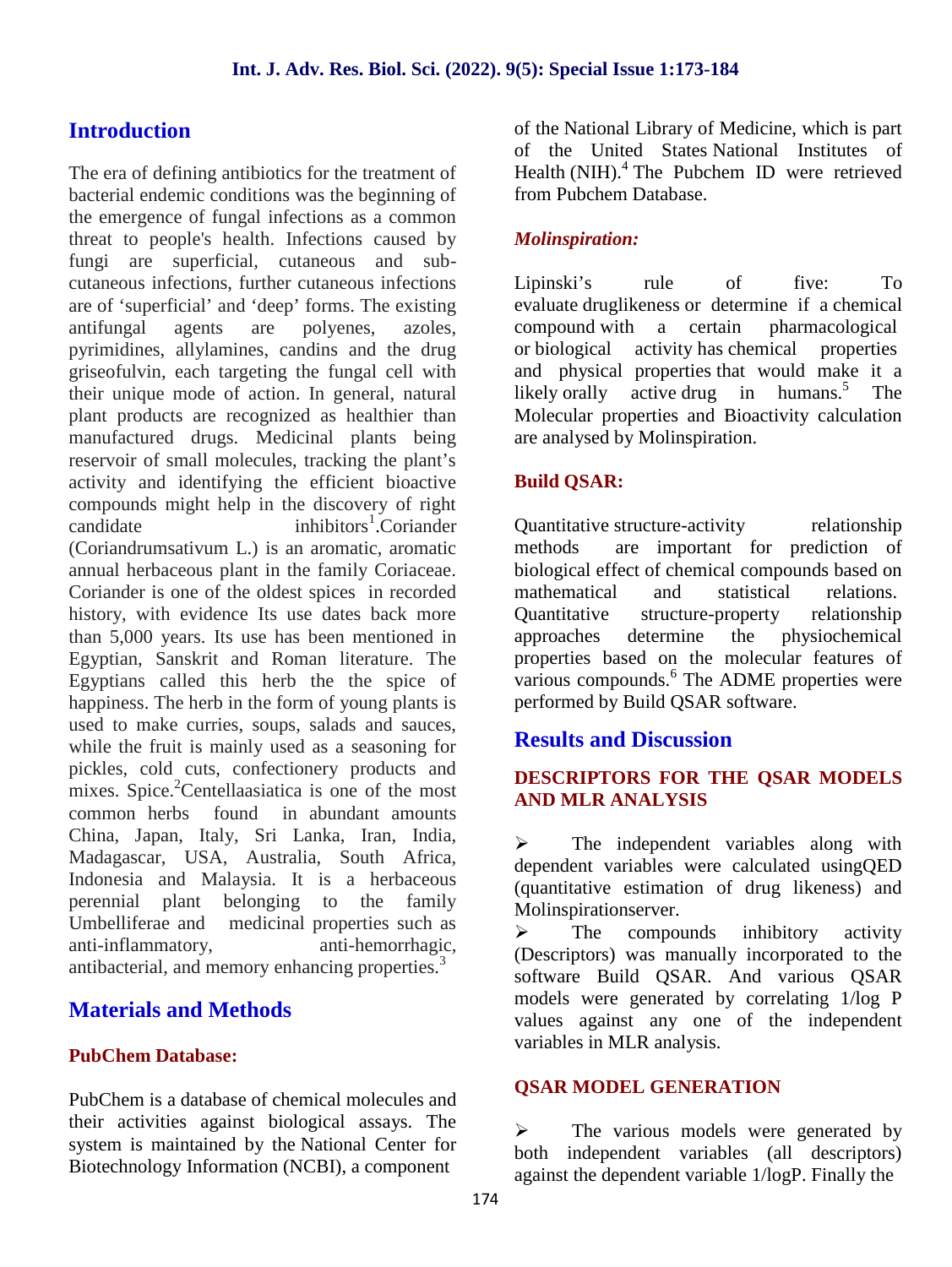identification of best QSAR model between 1/log P values and structural descriptors could be the major molecular factor are associated with the  $\rightarrow$ activity of drug molecule.

 $\triangleright$  Further these models were validated using leave-one-out method in MLR analysis. The graphical analysis for the QSAR model has been plotted between the predicted value from the model X-axis and the predicted 1/log P values in Y-axis.

 The graph depicts that, the compounds aligned on and near the diagonal line displayed the good correlation between predicted 1/log P values and structural descriptors (antifungal activity)

### **Coriandrum sativam plants**

#### **Table 1a**: Dependent and Independent variables (descriptors) used in QSAR models

| S.NO           | <b>COMPOUND</b><br><b>S NAME</b> | <b>PUBCH</b><br><b>EM ID</b> | <b>DEPENDE</b><br><b>NT</b>  |                         | <b>INDEPENDENT</b>      |                |                    |                           |                    |
|----------------|----------------------------------|------------------------------|------------------------------|-------------------------|-------------------------|----------------|--------------------|---------------------------|--------------------|
|                |                                  |                              | 1/LOGP                       | <b>MW</b>               | $K+M$<br>W              | <b>HB</b><br>D | $K+H$<br><b>BD</b> | <b>HB</b><br>$\mathbf{A}$ | $K+H$<br><b>BA</b> |
| $\mathbf{1}$   | neryl acetate                    | 1549025                      | 0.25575447<br>6              | 196.2<br>9              | 196.2<br>9              | $\overline{0}$ | $\overline{0}$     | $\overline{2}$            | $\overline{2}$     |
| $\overline{2}$ | 2-hexen-l-ol                     | 5318042                      | 0.53191489<br>$\overline{4}$ | 100.1<br>6              | 100.1<br>6              | $\mathbf{1}$   | $\mathbf{1}$       | $\mathbf{1}$              | $\mathbf{1}$       |
| $\overline{3}$ | 3-hexen-l-ol                     | 5284503                      | 0.74074074<br>$\mathbf{1}$   | 100.1<br>6              | 100.1<br>6              | $\mathbf{1}$   | $\mathbf{1}$       | $\mathbf{1}$              | $\mathbf{1}$       |
| $\overline{4}$ | n-decanol                        | 8174                         | 0.24096385<br>5              | 158.2<br>8              | 158.2<br>8              | $\mathbf{1}$   | $\mathbf{1}$       | $\mathbf{1}$              | $\mathbf{1}$       |
| 5              | tridecanoic<br>acid              | 12530                        | 0.18050541<br>5              | 214.3<br>$\mathfrak{S}$ | 214.3<br>5 <sup>5</sup> | $\mathbf{1}$   | $\mathbf{1}$       | $\overline{2}$            | $\overline{2}$     |
| 6              | $E-11-$<br>Tetradecenoic<br>acid | 5362745                      | 0.18975332<br>$\mathbf{1}$   | 226.3<br>6              | 226.3<br>6              | $\mathbf{1}$   | $\mathbf{1}$       | $\overline{2}$            | $\overline{2}$     |
| $\tau$         | undecanoic<br>acid               | 8180                         | 0.22075055<br>$\overline{2}$ | 186.2<br>9              | 186.2<br>9              | $\mathbf{1}$   | $\mathbf{1}$       | $\overline{2}$            | $\overline{2}$     |
| 8              | 2E-decenal                       | 6442990                      | 0.36101083                   | 168.2<br>$\overline{4}$ | 168.2<br>$\overline{4}$ | $\overline{0}$ | $\overline{0}$     | $\overline{2}$            | $\overline{2}$     |
| 9              | decanol                          | 8174                         | 0.36101083                   | 168.2<br>$\overline{4}$ | 168.2<br>$\overline{4}$ | $\mathbf{1}$   | $\mathbf{1}$       | $\mathbf{1}$              | $\mathbf{1}$       |
| 10             | palmitic acid                    | 985                          | 0.14164305<br>9              | 256.4<br>$\overline{3}$ | 256.4<br>3              | $\mathbf{1}$   | $\mathbf{1}$       | $\overline{2}$            | $\overline{2}$     |
| 11             | oleic acid                       | 445639                       | 0.13192612<br>$\mathbf{1}$   | 282.4<br>$\overline{7}$ | 282.4<br>$\overline{7}$ | $\mathbf{1}$   | $\mathbf{1}$       | $\overline{2}$            | $\sqrt{2}$         |
| 12             | linoleic acid                    | 5280450                      | 0.17334026<br>7              | 280.4<br>45             | 280.4<br>45             | $\mathbf{1}$   | $\mathbf{1}$       | $\overline{2}$            | $\mathfrak{2}$     |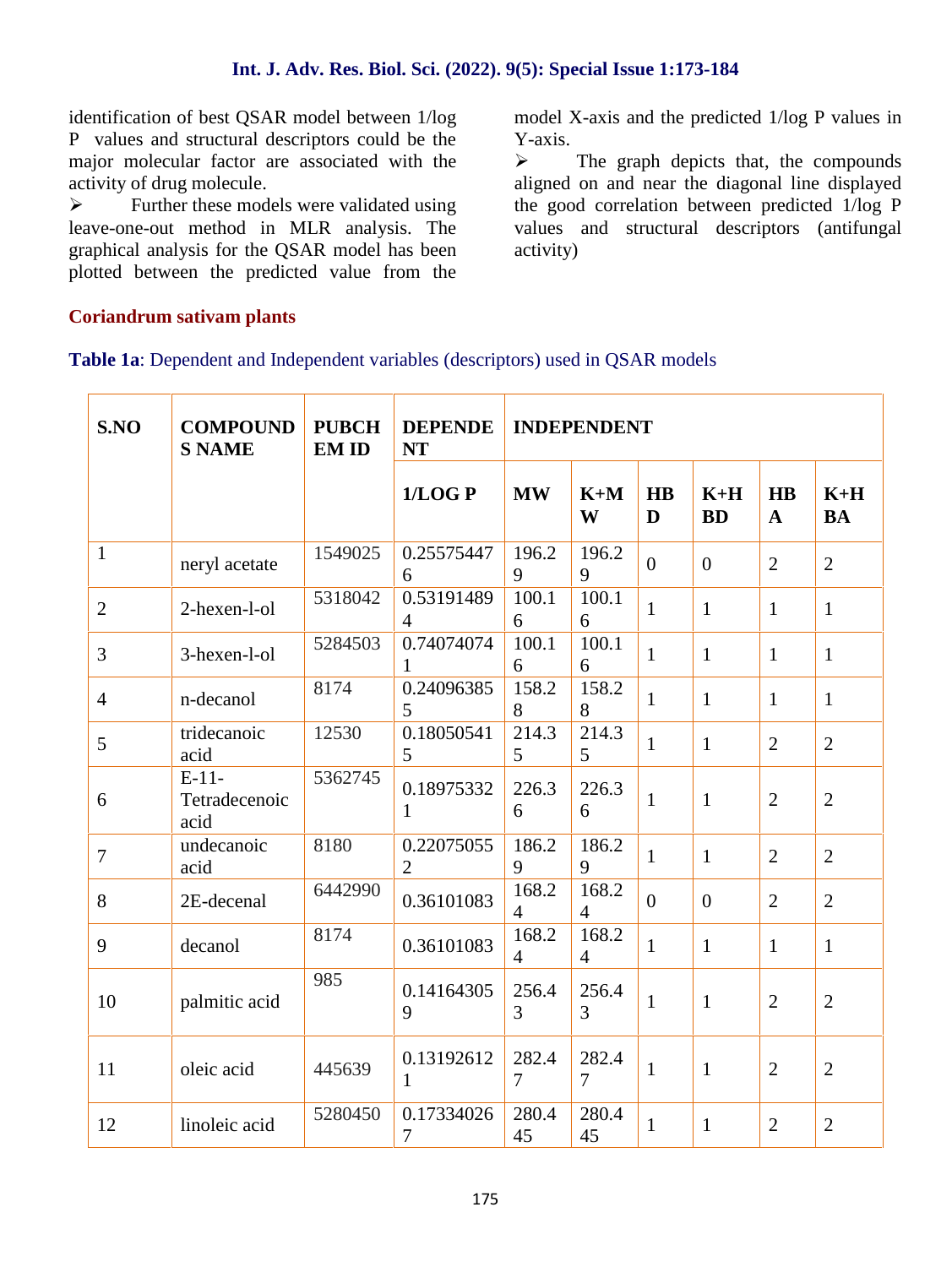| 13 | petroselinic<br>acid                     | 5281125       | 0.16812373<br>9              | 282.4<br>61             | 282.4<br>61             | $\mathbf{1}$     | $\mathbf{1}$     | $\overline{2}$ | $\mathbf{2}$     |
|----|------------------------------------------|---------------|------------------------------|-------------------------|-------------------------|------------------|------------------|----------------|------------------|
| 14 | geranyl acetate                          | 1549026       | 0.25575447<br>6              | 196.2<br>9              | 196.2<br>9              | $\mathbf{0}$     | $\boldsymbol{0}$ | $\overline{2}$ | $\overline{2}$   |
| 15 | limonene                                 | 22311         | 0.27624309<br>$\overline{4}$ | 136.2<br>$\overline{4}$ | 136.2<br>$\overline{4}$ | $\boldsymbol{0}$ | $\boldsymbol{0}$ | $\mathbf{0}$   | $\overline{0}$   |
| 16 | borneol                                  | 64685         | 0.42553191<br>5              | 154.2<br>5              | 154.2<br>5              | $\mathbf{1}$     | $\mathbf{1}$     | $\mathbf{1}$   | $\mathbf{1}$     |
| 17 | 2E-dodecenal                             | 5283361       | 0.18656716<br>$\overline{4}$ | 182.3<br>1              | 182.3<br>1              | $\overline{0}$   | $\boldsymbol{0}$ | $\mathbf{1}$   | $\mathbf{1}$     |
| 18 | undecanal                                | 8186          | 0.19569471<br>6              | 170.3                   | 170.3                   | $\overline{0}$   | $\overline{0}$   | $\mathbf{1}$   | $\mathbf{1}$     |
| 19 | m-<br>phenylenedia<br>mine               | 7935          | 14.2857142<br>9              | 108.1<br>$\overline{4}$ | 108.1<br>$\overline{4}$ | $\overline{4}$   | $\overline{4}$   | $\mathbf{0}$   | $\boldsymbol{0}$ |
| 20 | 4-nitro-o-<br>phenylenedia<br>mine (NOP) | 5111791       | 1.26582278<br>5              | 153.1<br>$\overline{4}$ | 153.1<br>$\overline{4}$ | $\overline{4}$   | $\overline{4}$   | $\overline{2}$ | $\overline{2}$   |
| 21 | n-tetradecanol                           | 8209          | 0.16207455<br>$\overline{4}$ | 214.3<br>9              | 214.3<br>9              | $\mathbf{1}$     | $\mathbf{1}$     | $\mathbf{1}$   | $\mathbf{1}$     |
| 22 | cis-<br>pihydrocarvon<br>e               | 24473         | 0.40650406<br>5              | 152.2<br>$\overline{4}$ | 152.2<br>$\overline{4}$ | $\boldsymbol{0}$ | $\boldsymbol{0}$ | $\mathbf{1}$   | $\mathbf{1}$     |
| 23 | octadecanoic<br>acid                     | 1009146<br>06 | 0.12391573<br>7              | 284.4<br>8              | 284.4<br>8              | $\mathbf{1}$     | $\mathbf{1}$     | $\overline{2}$ | $\overline{2}$   |
| 24 | phenols                                  | 2151          | 1.23456790<br>$\mathbf{1}$   | 203.2<br>5              | 203.2<br>$\mathfrak{S}$ | $\overline{2}$   | $\overline{2}$   | $\mathbf{1}$   | $\mathbf{1}$     |
| 25 | pentadecanoic<br>acid                    | 9192914<br>9  | 0.15267175<br>6              | 242.4                   | 242.4                   | $\overline{2}$   | $\overline{2}$   | $\overline{2}$ | $\overline{2}$   |
| 26 | dihydocoriand<br>rin                     | 351388        | 0.41841004<br>$\overline{2}$ | 232.2<br>$\overline{4}$ | 232.2<br>$\overline{4}$ | $\mathbf{0}$     | $\overline{0}$   | $\overline{0}$ | $\overline{0}$   |
| 27 | myorelaxant                              | 728948        | 0.28818443<br>8              | 196.2<br>9              | 196.2<br>9              | $\boldsymbol{0}$ | $\overline{0}$   | $\overline{2}$ | $\mathbf{2}$     |
| 28 | antihypertensi<br>ve                     | 461549        | 0.18315018<br>3              | 327.3<br>1              | 327.3<br>$\mathbf{1}$   | $\boldsymbol{0}$ | $\boldsymbol{0}$ | $\overline{7}$ | $\tau$           |
| 29 | $E-11-$<br>Tetradecenoic<br>acid         | 5362745       | 0.18975332<br>$\mathbf{1}$   | 226.3<br>6              | 226.3<br>6              | $\mathbf{1}$     | $\mathbf{1}$     | $\sqrt{2}$     | $\mathbf{2}$     |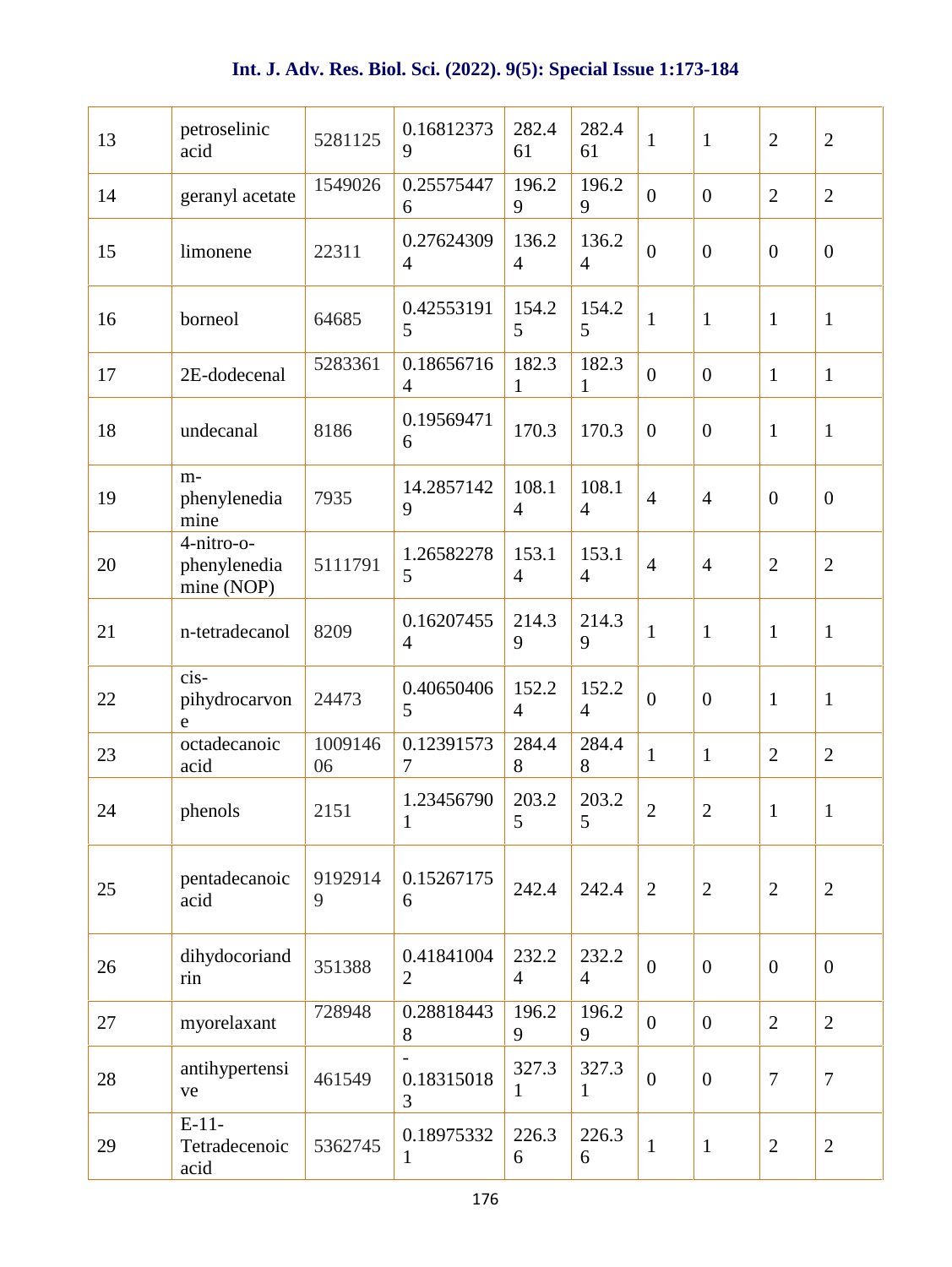### **OSAR MODEL GENERATION:**

The various models were generated by both independent variables( all descriptors) against the dependent variable 1/logP. Finally the identification of best QSAR model between 1/log P values and structural descriptors could be the major molecular factor are associated with the activity of drug molecule. Further these models were validated using leave-one-out mehod in MLR analysis. The graphical analysis for the QSAR model has been plotted between the predicted value from the model X-axis and the predicted 1/log P values in Y-axis (image1). The graph depicts that, the compounds aligned on and near the diagonal line displayed the good correlation between predicted 1/log P values and structural descriptors (antifungal activity)

**IMAGE 1**:-Graph(a) depicted that 3 compounds were occupied on the regression line and 10 compounds near the line. Thus the 13 predicted Compounds were found to be best inhibitors. Graph (b) showed that 3 compounds were occupied on the regression line and 4 compounds near the line. Thus the 7 predicted Compounds were found to be best inhibitors. Graph(c) depicted that 4 compounds were occupied on the regression line and 8 compounds near the line. Thus the 15 predicted Compounds were found to be best inhibitors And. Graph (d) showed that 4 compounds were occupied on the regression line and 5 compounds near the line. Thus the 16 predicted Compounds were found to be best inhibitors.



|--|

| S.NO                  | <b>COMPOUND NAME</b>             | <b>MW AGAINST 1/LOG P</b> |
|-----------------------|----------------------------------|---------------------------|
|                       | undecanoic acid                  |                           |
| $\mathcal{D}_{\cdot}$ | palmitic acid                    | 9                         |
| 3                     | limonene                         | 14                        |
| 4                     | 2E-dodecenal                     | 16                        |
|                       | oleic acid                       | 10                        |
| 6                     | dihydocoriandrin                 | 25                        |
| 7                     | E-11-Tetradecenoic acid          | 29                        |
| 8                     | tridecanoic acid                 | 6                         |
| 9                     | 4-nitro-o-phenylenediamine (NOP) | 20                        |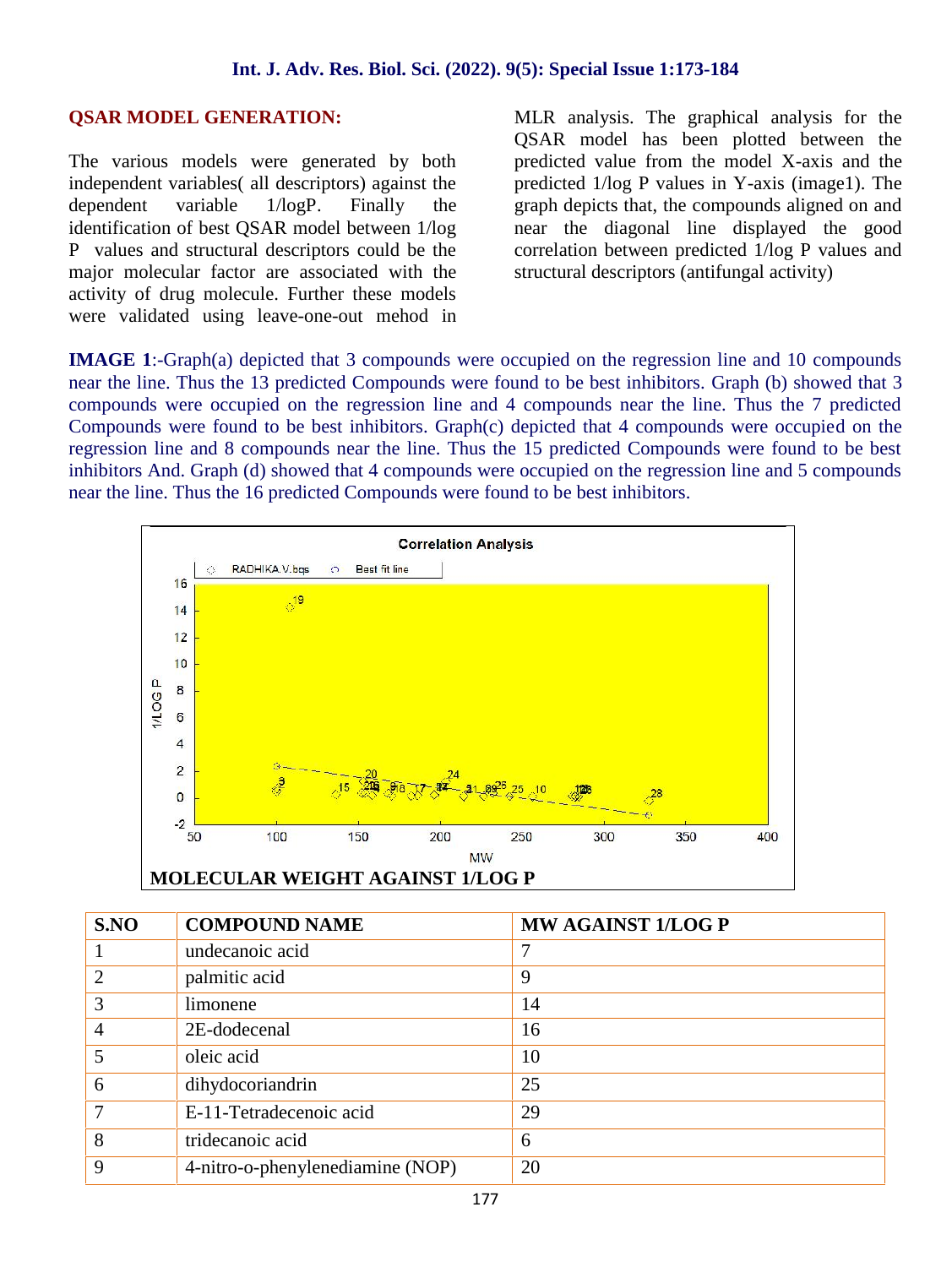**IMAGE 2**Graph(a)depicted that 3 compounds were occupied on the regression line and 6 compounds near the line. Thus the 9 predicted Compounds were found to be best inhibitors. Graph (b) showed that 2 compounds were occupied on the regression line and 5 compounds near the line. Thus the 7 predicted Compounds were found to be best inhibitors. And Graph(c) showed that 2 compounds were occupied on the regression line and 4 compounds near the line. Thus the 9 predicted Compounds were found to be best inhibitors.



**MOLECULAR WEIGHT AGAINST HYDROGEN BOND DONAR**

| S.NO | <b>COMPOUND NAME</b> | MOLECULAR WEIGHT AGAINST<br><b>HBD</b> |
|------|----------------------|----------------------------------------|
|      | undecanoic acid      | ┓                                      |
| 2    | palmitic acid        | 9                                      |
| 3    | limonene             | 14                                     |
| 4    | 2E-dodecenal         | 16                                     |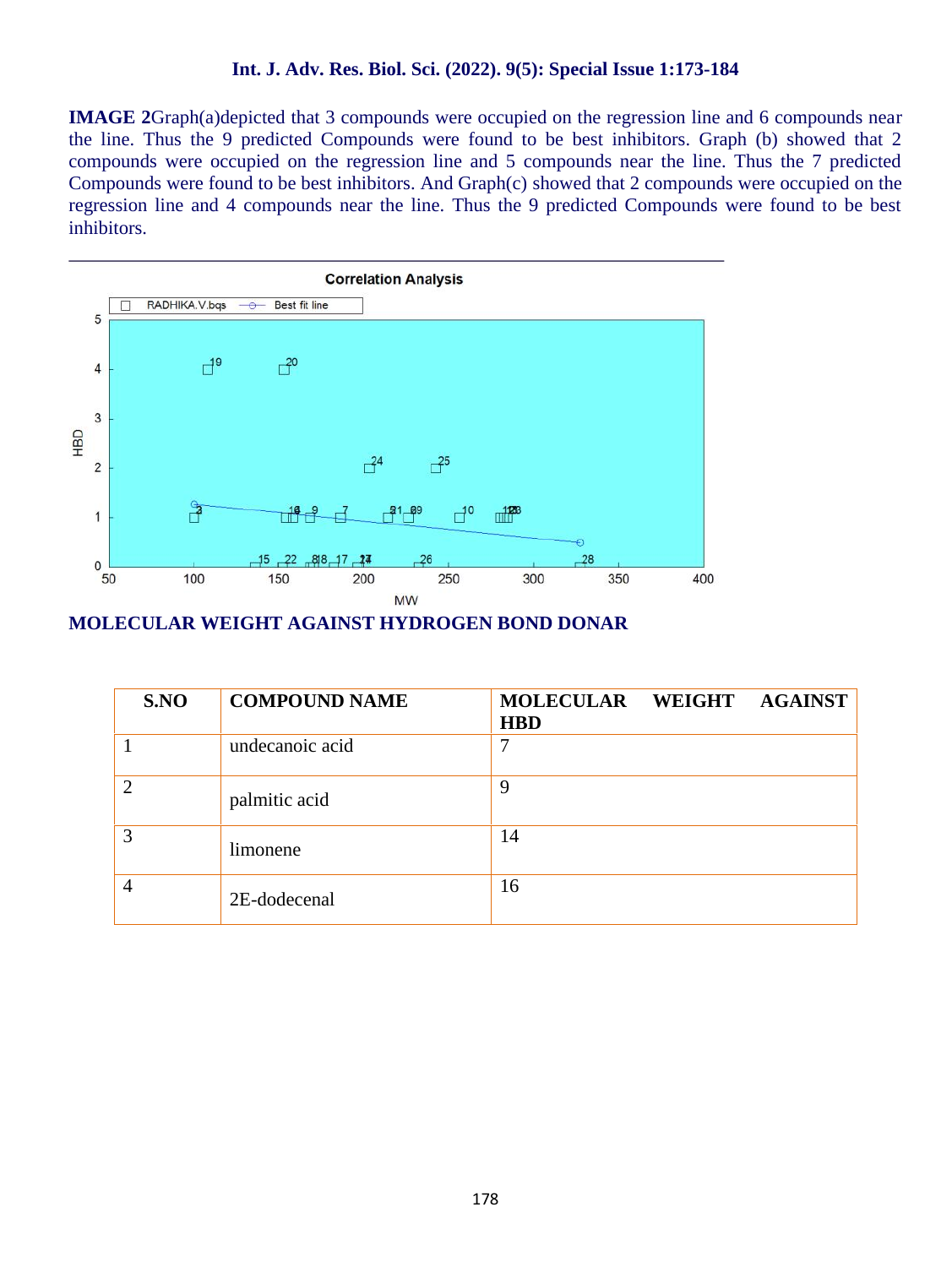**IMAGE 3:**Graph(a)depicted that 3 compounds were occupied on the regression line and 6 compounds near the line. Thus the 9 predicted Compounds were found to be best inhibitors. Graph (b) showed that 2 compounds were occupied on the regression line and 5 compounds near the line. Thus the 7 predicted Compounds were found to be best inhibitors. And Graph(c) showed that 2 compounds were occupied on the regression line and 4 compounds near the line. Thus the 4 predicted Compounds were found to be best inhibitors.



#### **Centella asiatica plants**

**Table 1:** Dependent and Independent variables (descriptors) used in QSAR models

| S.N<br>$\Omega$ | COMPOUND<br><b>S NAME</b> | <b>PUBCH</b><br>EM ID | <b>DEPEND</b><br><b>ENT</b>                 |           | <b>INDEPENDENT</b> |                |                    |         |                    |
|-----------------|---------------------------|-----------------------|---------------------------------------------|-----------|--------------------|----------------|--------------------|---------|--------------------|
|                 |                           |                       | 1/LOGP                                      | <b>MW</b> | $K+M$<br>W         | HB<br>D        | $K+H$<br><b>BD</b> | HB<br>A | $K+H$<br><b>BA</b> |
|                 | Ferric<br>thiocyanate     | 165185                | $\overline{\phantom{a}}$<br>0.3937007<br>87 | 58.09     | 58.09              | $\overline{0}$ | $\theta$           |         |                    |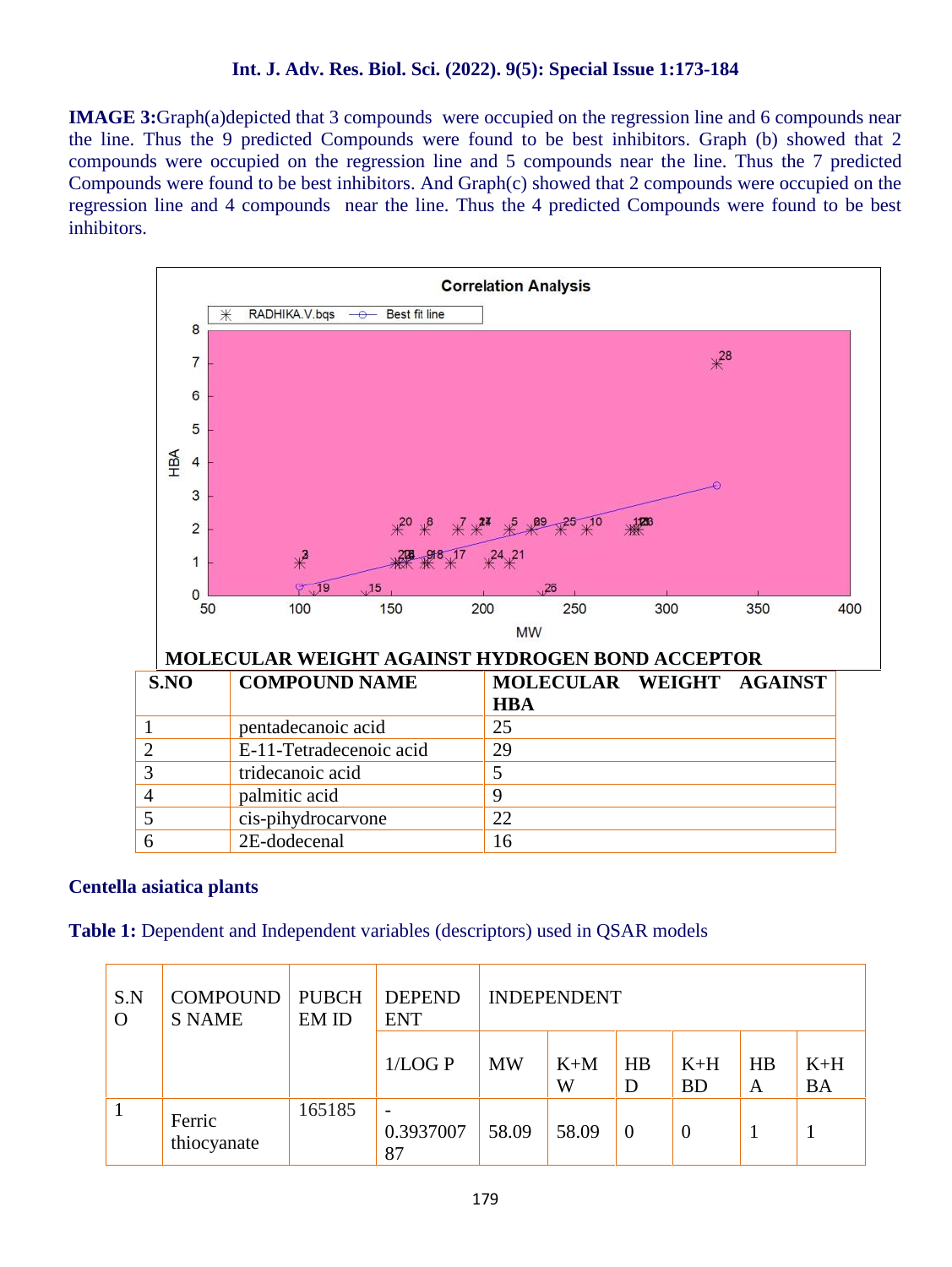| $\overline{2}$ | Acetonitrile                      | 6342                      | 2.1276595<br>74                   | 41.05                   | 41.05                   | $\overline{0}$  | $\overline{0}$ | $\mathbf{1}$   | $\mathbf{1}$   |
|----------------|-----------------------------------|---------------------------|-----------------------------------|-------------------------|-------------------------|-----------------|----------------|----------------|----------------|
| 3              | Asiatic acid                      | 119034                    | 0.2127659<br>57                   | 488.7<br>$\mathbf{1}$   | 488.7<br>$\mathbf{1}$   | $\overline{4}$  | $\overline{4}$ | 5              | 5              |
| $\overline{4}$ | Trichloroaceti<br>c acid          | 6421                      | 0.7092198<br>58                   | 163.3<br>9              | 163.3<br>9              | $\mathbf{1}$    | $\mathbf{1}$   | $\overline{2}$ | $\overline{2}$ |
| 5              | Thiobarbituri<br>c acid           | 2723628                   | 1.0638297<br>87                   | 144.1<br>6              | 144.1<br>6              | $\overline{2}$  | $\mathbf{2}$   | $\overline{3}$ | 3              |
| 6              | Asiaticoside                      | 108062                    | 2.7027027<br>03                   | 959.1<br>3              | 959.1<br>3              | 12              | 12             | 19             | 19             |
| $\overline{7}$ | Hydroperoxid<br>e                 | 784                       | 3.3333333<br>33                   | 34.01                   | 34.01                   | 2               | $\overline{2}$ | $\overline{2}$ | $\overline{2}$ |
| 8              | Quercetin                         | 5280343                   | 0.5952380<br>95                   | 302.2<br>$\overline{4}$ | 302.2<br>$\overline{4}$ | 5               | 5              | $\overline{7}$ | $\overline{7}$ |
| 9              | Catechin                          | 9064                      | 0.7299270<br>07                   | 290.2<br>$\tau$         | 290.2<br>7              | 5               | 5              | 6              | 6              |
| 10             | p-coumaric<br>acid                | 637542                    | 0.6993006<br>99                   | 164.1<br>6              | 164.1<br>6              | $\overline{2}$  | $\overline{2}$ | $\overline{3}$ | $\overline{3}$ |
| 11             | isobutylmethy<br><b>lxanthine</b> | 3758                      | 0.8928571<br>43                   | 222.2<br>5              | 222.2<br>5              | $\mathbf{1}$    | $\mathbf{1}$   | $\overline{3}$ | $\overline{3}$ |
| 12             | Cinnamic<br>acid                  | 444539                    | 0.5235602<br>09                   | 148.1<br>6              | 148.1<br>6              | $\mathbf{1}$    | $\mathbf{1}$   | $\overline{2}$ | $\overline{2}$ |
| 13             | Phosphatidic<br>acid              | 2497851<br>$\overline{2}$ | 0.5076142<br>13                   | 423.4<br>6              | 423.4<br>6              | $\mathbf{1}$    | $\mathbf{1}$   | 8              | 8              |
| 14             | Linoleic acid                     | 5280450                   | 0.1457725<br>95                   | 280.4<br>5              | 280.4<br>5              | $\mathbf{1}$    | $\mathbf{1}$   | $\overline{2}$ | $\overline{2}$ |
| 15             | Chloroauric<br>acid               | 4413474<br>6              | 0.6756756<br>76                   | 303.3<br>3              | 303.3<br>3              | $\overline{0}$  | $\overline{0}$ | $\overline{0}$ | $\mathbf{0}$   |
| 16             | Caffeic acid                      | 689043                    | 1.0638297<br>87                   | 180.1<br>6              | 180.1<br>6              | $\overline{3}$  | $\overline{3}$ | $\overline{4}$ | $\overline{4}$ |
| 17             | Glutathione                       | 124886                    | $\blacksquare$<br>0.2012072<br>43 | 307.3<br>$\overline{3}$ | 307.3<br>3              | $\overline{7}$  | $\overline{7}$ | 6              | 6              |
| 18             | Madecassic<br>acid                | 73412                     | 0.2645502<br>65                   | 504.7<br>$\mathbf{1}$   | 504.7<br>$\mathbf{1}$   | $5\overline{)}$ | 5              | 6              | 6              |
| 19             | Ascorbic acid                     | 5467006<br>$\tau$         | 0.7142857<br>14                   | 176.1<br>$\overline{2}$ | 176.1<br>$\overline{2}$ | $\overline{4}$  | $\overline{4}$ | 6              | 6              |
| 20             | Tannic acid                       | 1612977<br>8              | 0.1416430<br>59                   | 1701.<br>21             | 1701.<br>21             | 25              | 25             | 46             | 46             |
| 21             | Phenolic acid                     |                           | 0.3322259<br>14                   | 494.4<br>5              | 494.4<br>5              | $\tau$          | $\overline{7}$ | 10             | 10             |
| 22             | Glacial acetic<br>acid            | 176                       | 4.3478260<br>87                   | 60.05                   | 60.05                   | $\mathbf{1}$    | $\mathbf{1}$   | $\overline{0}$ | $\overline{0}$ |

**Int. J. Adv. Res. Biol. Sci. (2022). 9(5): Special Issue 1:173-184**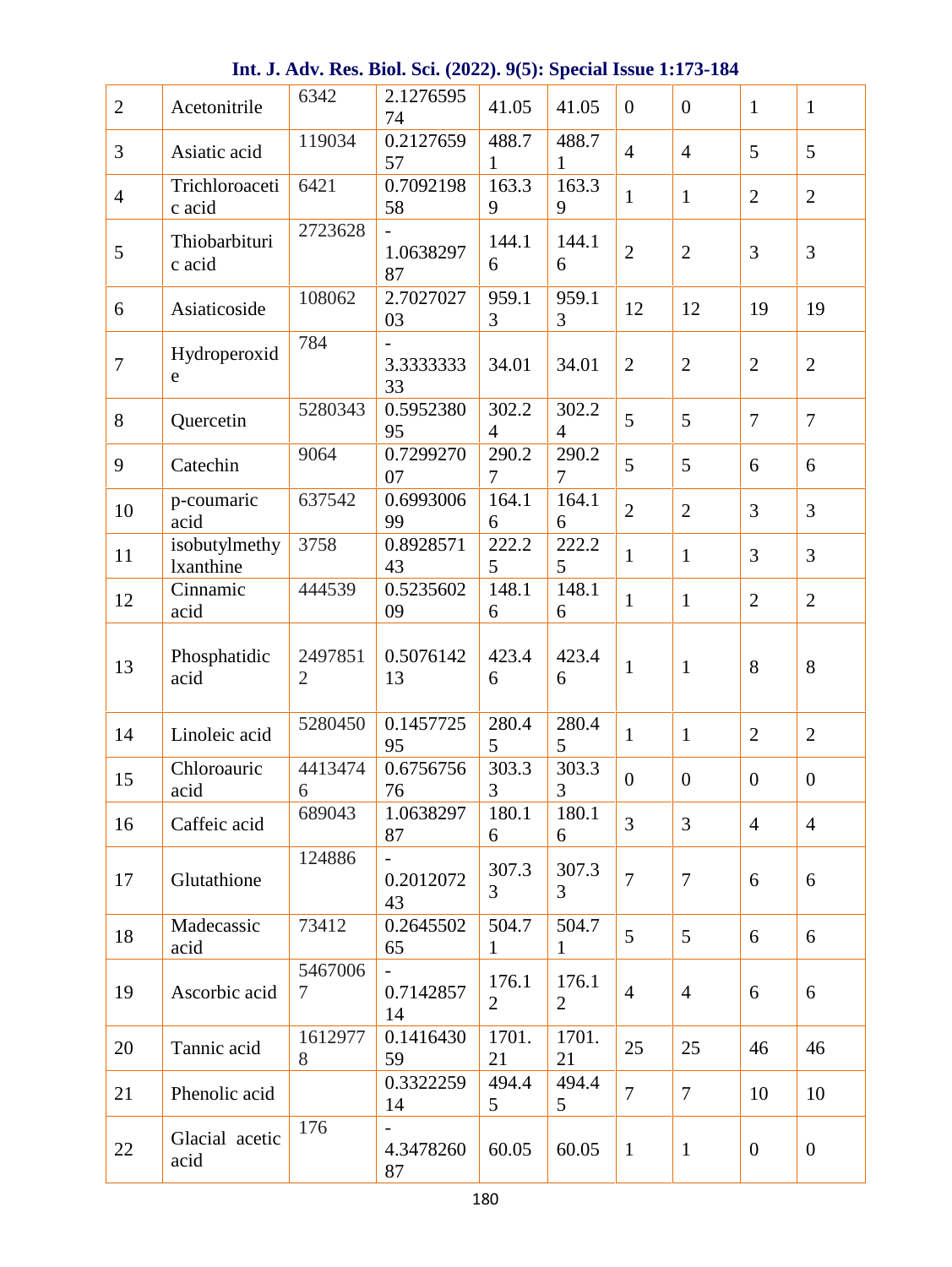**IMAGE.1**:-Graph(a) depicted that 3 compounds were occupied on the regression line and 10 compounds near the line. Thus the 13 predicted Compounds were found to be best inhibitors.Graph (b) showed that 3 compounds were occupied on the regression line and 4 compounds near the line. Thus the 7 predicted Compounds were found to be best inhibitors. Graph(c) depicted that 4 compounds were occupied on the regression line and 8 compounds near the line. Thus the 12 predicted Compounds were found to be best inhibitors And. Graph (d) showed that 4 compounds were occupied on the regression line and 5 compounds near the line. Thus the 10 predicted Compounds were found to be best inhibitors.



| S.NO | <b>COMPOUND NAME</b> | MW AGAINST 1/LOG P |
|------|----------------------|--------------------|
|      | Ferric thiocyanate   |                    |
|      | Glutathione          |                    |
|      | Asiatic acid         |                    |
|      | Madecassic acid      |                    |
|      | Betulinic acid       |                    |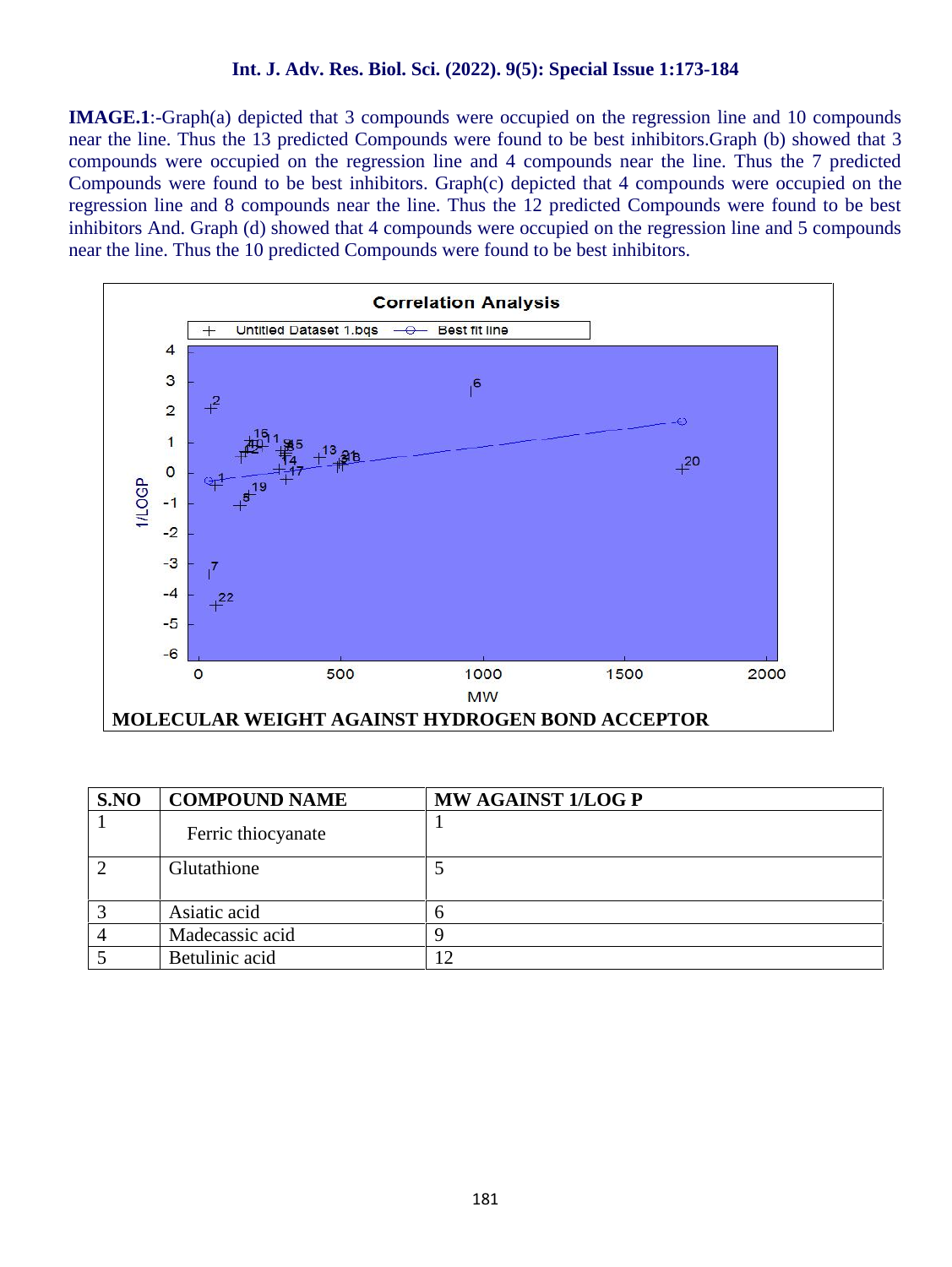**IMAGE 2:** Graph (a) depicted that 3 compounds were occupied on the regression line and 6 compounds near the line. Thus the 9 predicted Compounds were found to be best inhibitors. Graph (b) showed that 2 compounds were occupied on the regression line and 5 compounds near the line. Thus the 7 predicted Compounds were found to be best inhibitors. And Graph(c) showed that 2 compounds were occupied on the regression line and 4 compounds near the line. Thus the 6 predicted Compounds were found to be best inhibitors.



**IMAGE 3**:Graph(a)depicted that 3 compounds were occupied on the regression line and 6 compounds near the line. Thus the 9 predicted Compounds were found to be best inhibitors. Graph (b) showed that 2 compounds were occupied on the regression line and 5 compounds near the line. Thus the 7 predicted Compounds were found to be best inhibitors. And Graph(c) showed that 2 compounds were occupied on the regression line and 4 compounds near the line. Thus the 6 predicted Compounds were found to be best inhibitors.

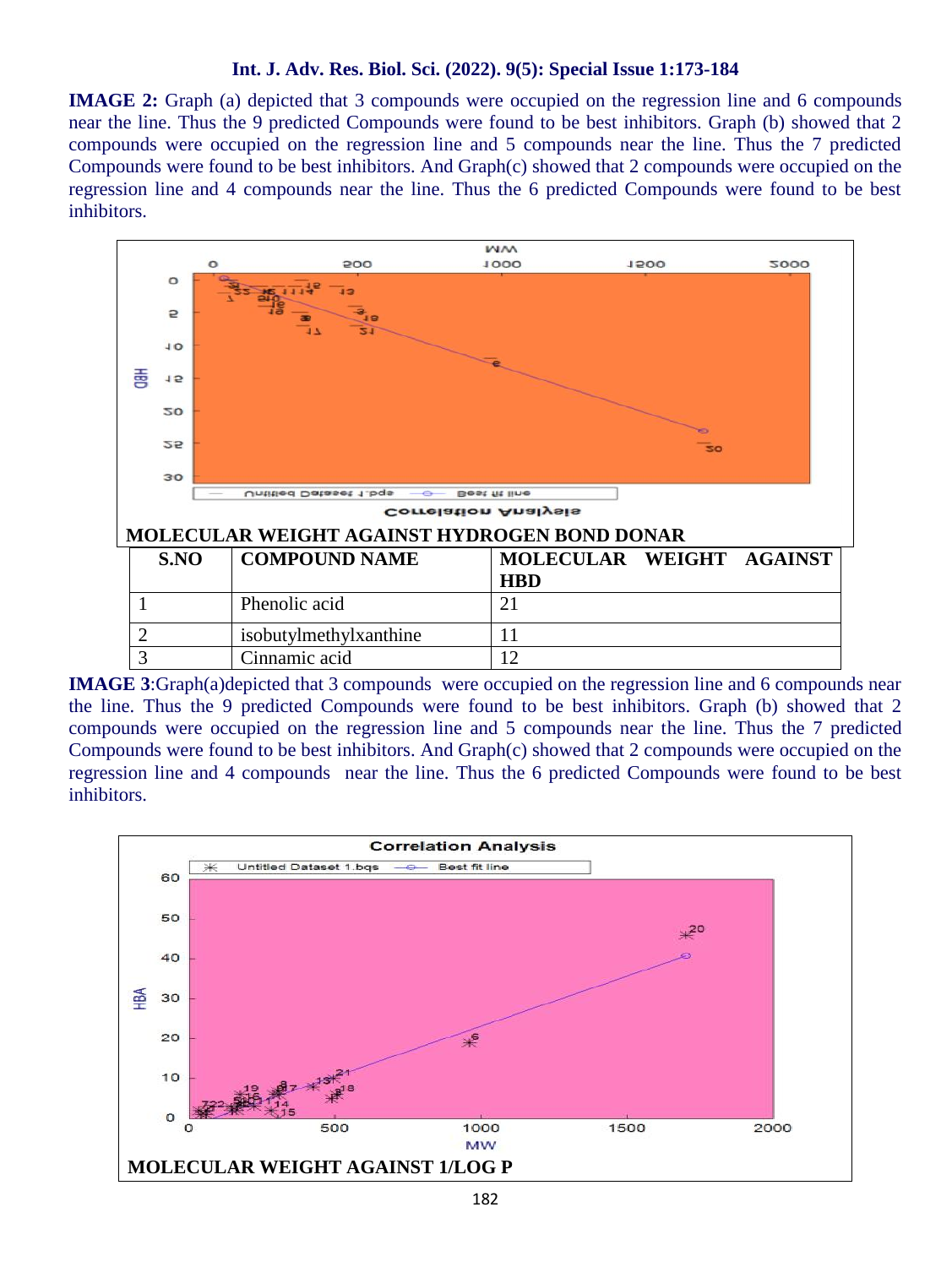|               | <b>S.NO   COMPOUND NAME</b> | MOLECULAR WEIGHT AGAINST<br><b>HBA</b> |
|---------------|-----------------------------|----------------------------------------|
|               | Phenolic acid               | 21                                     |
|               | Phosphatidic                | 13                                     |
| $\mathcal{L}$ | Glutathion                  | 7                                      |
|               | Catechi                     | a                                      |
|               | isobutylmethylxanthine      |                                        |
|               | Trichloroacetic acid        |                                        |

## **Conclusion**

QSAR study was employed to determine the antifungal activity of the compounds from the plants Coriandrum sativam and Centella asiatica. The compounds were analyzed whether to obey 2. Lipinski's rule of five, predicted through QED and molinspiration. Among 100 compounds, only 52 showed drug-likeness. Further on QSAR analysis, the compounds obtusin, thymohydroquinone and aloe emodin<br>demonstrated antifuncal property based on the 3 demonstrated antifungal property based on the descriptors molecular volume, molecular weight, polar surface area, number of rotatable bonds, number of aromatic rings, hydrogen donor and acceptor. These three compounds would be explored for future perspectives like docking<br>studies and pharmacophore manning studies and pharmacophore mapping.

# **Conflict of interest:**

The authors declare they have no competing interests.

## **Acknowledgments**

We acknowledge Vels Institute of Science, Technology and Advanced Studies (VISTAS) for providing us with required infrastructure and support system needed.

## **References**

1) Saab R1, Rodriguez-Galindo C, Matmati K, Rehg JE, Baumer SH, Khoury JD, Billups C, Neale G, Helton KJ, Skapek SXp18Ink4c and p53 Act as

tumor suppressors in cyclin D1-driven primitive neuroectodermal tumor. 1Children's Cancer Center of Lebanon, American University of Beirut Medical Center, Beirut, Lebanon.

- 2. Chahal, Khushminder& Singh, Ravinder& Kumar, A. & Bhardwaj, Urvashi. (2017). Chemical composition and biological activity of coriandrumsativum l.: A review. Indian Journal of Natural Products and Resources. 8. 193-203.
- 3. FarhanaNaziraIdris and MasrinaMohdNadzir . Comparative Studies on Different Extraction Methods of Centellaasiatica and Extracts Bioactive Compounds Effects on Antimicrobial Activities. 2021, 10, 457.
- 4. Kim S, Thiessen PA, Bolton EE, Chen J, Fu G, Gindulyte A, Han L, He J, He S, Shoemaker BA, Wang J, Yu B, Zhang J, Bryant SH. PubChem Substance and Compound databases. Nucleic Acids Res. 2016 Jan 4;44(D1):D1202-13.
- 5 Thangavelu, Rajkumar& .P, Shirisha& Faisal, Saima&Hussain, Shaik&Nagaiah, T &Sulthana, Ayesha &Rajkumar, Mr. (2016). PREDICTION OF MOLECULAR PROPERTIES, BIOACTIVITY & DOCKING OF NOVEL HYDRAZINES.International Journal of Trends in Pharmacy and Life Sciences. 2. 757-768.